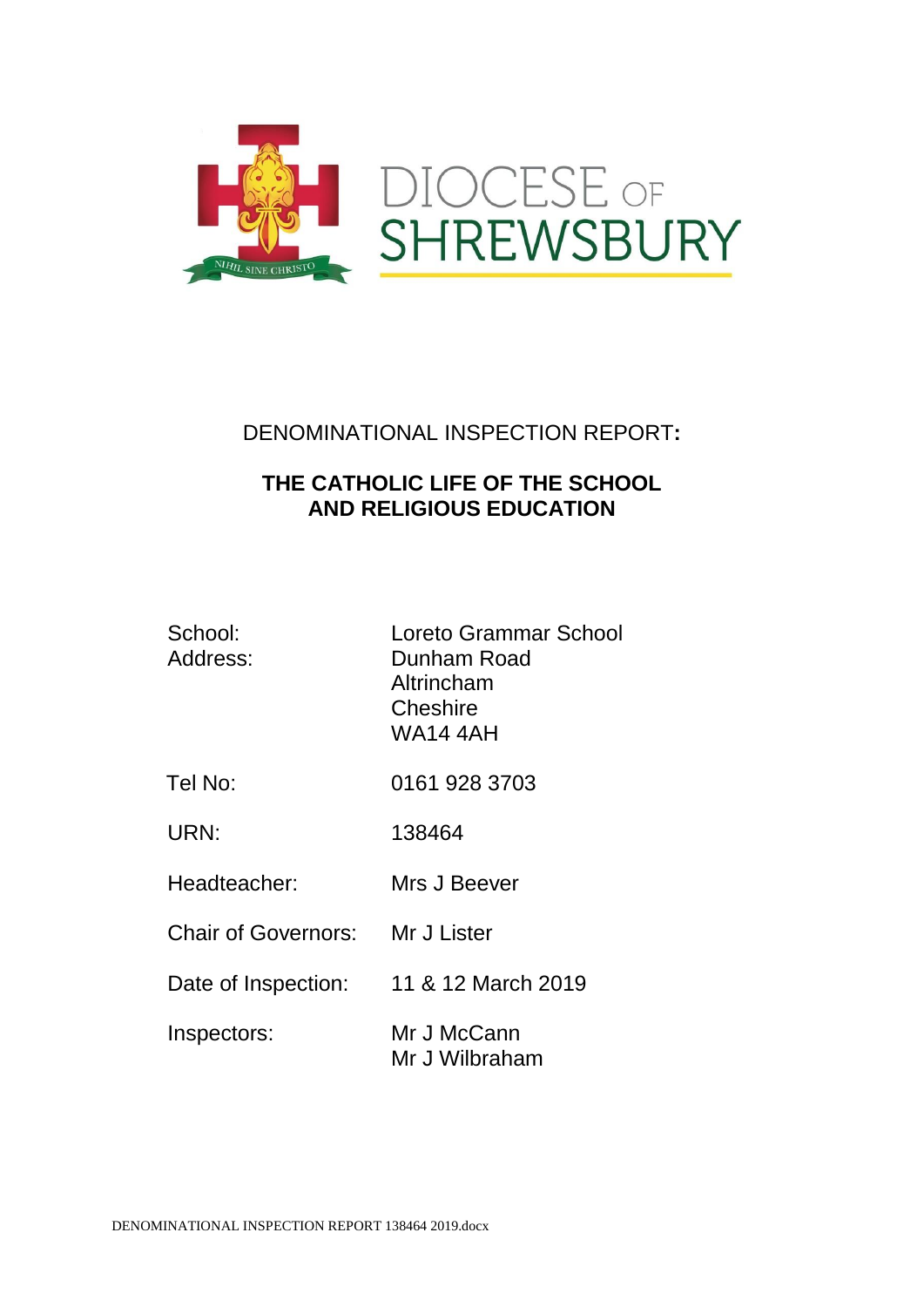## **OUR MISSION STATEMENT** I am the Way the Truth and **The Life**

#### $(John 14:6)$

At Loreto Grammar School Altrincham, students, staff, parents and Governors form a Catholic community. We aspire to create a caring, structured environment in which teaching and learning and the experience of school

- are characterised by joyful and loving service to others
- challenge each of us to realise our full potential in a spirit of joy and creativity  $\blacksquare$
- $\blacksquare$ encourage the pursuit of excellence
- uphold honesty, justice and mutual respect ×
- $\blacksquare$ enable us to be questioning, independent learners and "seekers of truth"
- prepare each of us to meet with confidence the challenges of a changing world  $\blacksquare$
- improve and enrich the life of the wider community and enable us to be an example of Christian values in the world as witnesses to God's Living Î. Kingdom

Our values are centred in God, rooted in gospel values and derive from the vision of Mary Ward.

Love and speak the truth - at all times

(Mary Ward)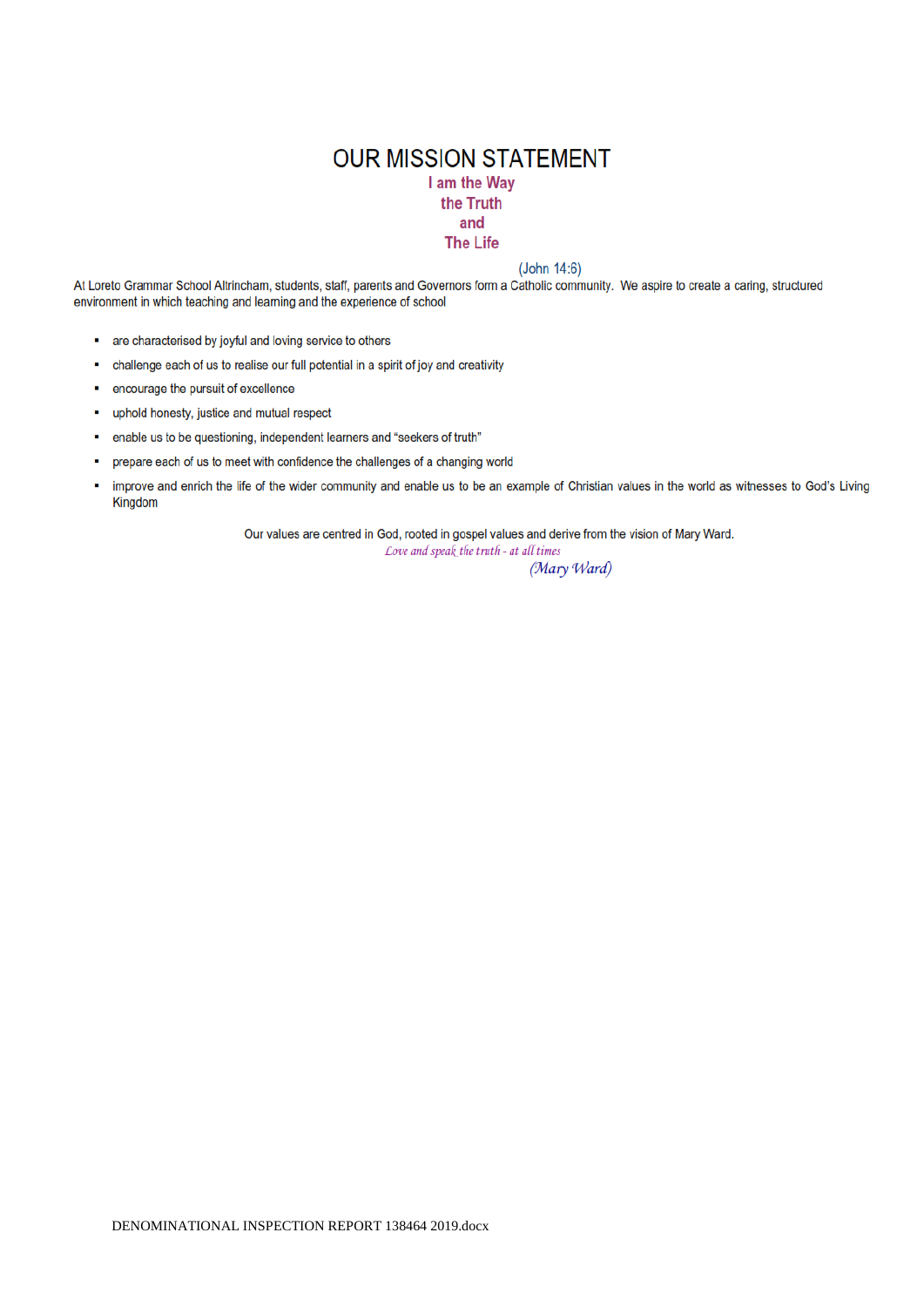**OVERALL EFFECTIVENESS:** how effective is the school in providing Catholic Education. **1** 1

### **This is an outstanding Catholic school**

*The above judgement on overall effectiveness is based on all the available evidence following the evaluation of:*

\_\_\_\_\_\_\_\_\_\_\_\_\_\_\_\_\_\_\_\_\_\_\_\_\_\_\_\_\_\_\_\_\_\_\_\_\_\_\_\_\_\_\_\_\_\_\_\_\_\_\_\_\_\_\_\_\_\_\_\_\_\_\_\_\_\_\_\_\_\_\_\_\_\_\_\_\_\_\_

## **CATHOLIC LIFE** 1

#### **RELIGIOUS EDUCATION** 1

### **COLLECTIVE WORSHIP** 1

#### **Summary of key findings:**

- Loreto Grammar School is an outstanding Catholic grammar school for girls, where all leaders, staff, governors and students strive to create and maintain a pursuit of excellence in all things in a caring and supportive community based on Gospel values.
- Seven shared core values underpin the work of all Loreto schools and these were observed in action in Loreto, Altrincham.
- The school has an experienced and highly successful team of senior leaders who are supported and challenged effectively by an experienced governing body with oversight by the Loreto Education Trust (LET).
- Pupils willingly contribute to, and benefit from the Catholic Life of the school and have many opportunities to put their faith into action locally, nationally and internationally.
- Pupil behaviour in classrooms and around the school is exemplary as is the respect and courtesy shown to each other in this learning community.
- All pupils make good progress in RE with most achieving outstanding progress.
- The school provides a rich and varied range of opportunities for Collective Worship, following the Church's liturgical year, its feasts and seasons. Links with some of the many parishes the school draws from builds on pupils' experiences and has a positive impact on their spiritual development.
- Effective and supportive partnerships over a number of years have been developed by the school, with the Head in particular serving on diocesan, local authority, national bodies and the Loreto English Education Network. Each of these groups helps to shape policy and practice in schools in a variety of contexts.

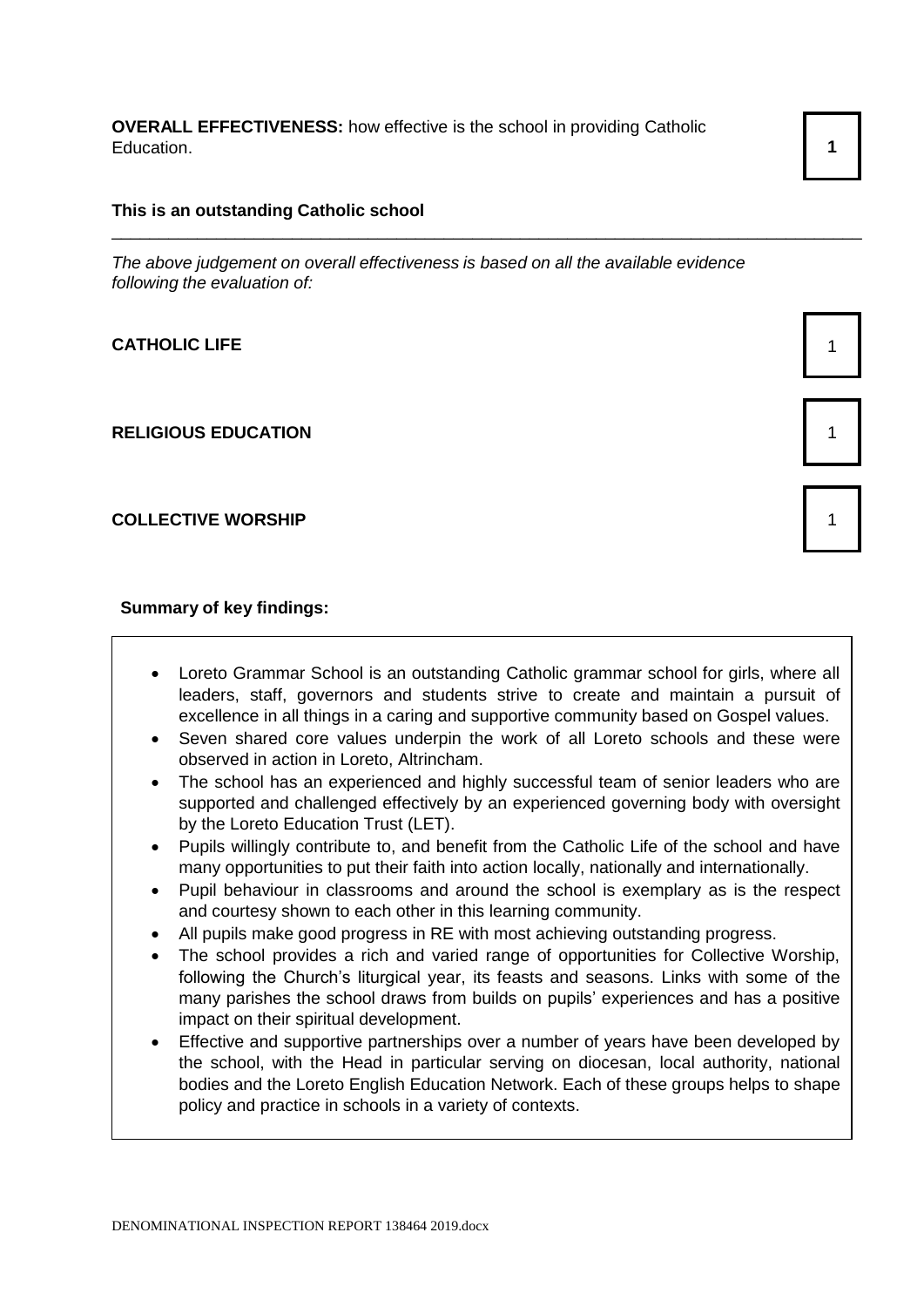## **What the school needs to do to improve further**

- Ensure that the curriculum time allocation for Religious Education meets the Bishops' Conference of England and Wales requirements in all years in Key Stage 3.
- Develop a more structured approach to the monitoring of Acts of Collective worship in morning form time.

## **Information about the Inspection**

The Inspection of Loreto Grammar School was carried out under the requirements of the Education Act 2005, and in accordance with the Shrewsbury Diocesan Framework and Schedule for Denominational Inspections approved by the Bishop of Shrewsbury. The inspection reviews and evaluates how effective the school is in providing Catholic education. This process begins with the school's own self-evaluation and the inspection schedule follows the criteria set by the National Board of Religious Inspectors and Advisers (NBRIA 2017).

The inspector reviewed in detail the following aspects:

- The extent to which pupils contribute to and benefit from the Catholic Life of the school
- The quality of provision for the Catholic Life of the school
- How well pupils achieve and enjoy their learning in Religious Education
- The quality of teaching, learning and assessment in Religious Education
- How well pupils respond to and participate in the school's Collective Worship
- The quality of Collective Worship provided by the school
- How well leaders and governors promote, monitor and evaluate the provision for Religious Education, Collective Worship and the Catholic Life of the school

The inspection was carried out by two inspectors over two days:

- The inspectors observed teaching and learning in 10 classes, seeing all of the RE department teach.
- Meetings with the Headteacher, Chair and Vice-Chair of Governors with a committee chair; chair of the Ethos and Values Committee and link RE governor, trustee of the Loreto Education Trust, priest chaplain, lay chaplain, Head of RE, RE line manager, an Institute of the Blessed Virgin (IBVM) governor, 3 newly or recently qualified staff, a parent, Head of Department and Sixth Form Tutor with a Head of Year leading a transition team, member of senior leadership team with oversight of pupil welfare, 2 sets of pupil representatives, pupil Internationality Working Group, Kolkata pupils going to India.
- Attended 2 year assemblies, 4 form tutor periods and a Lenten reflection and prayer trail.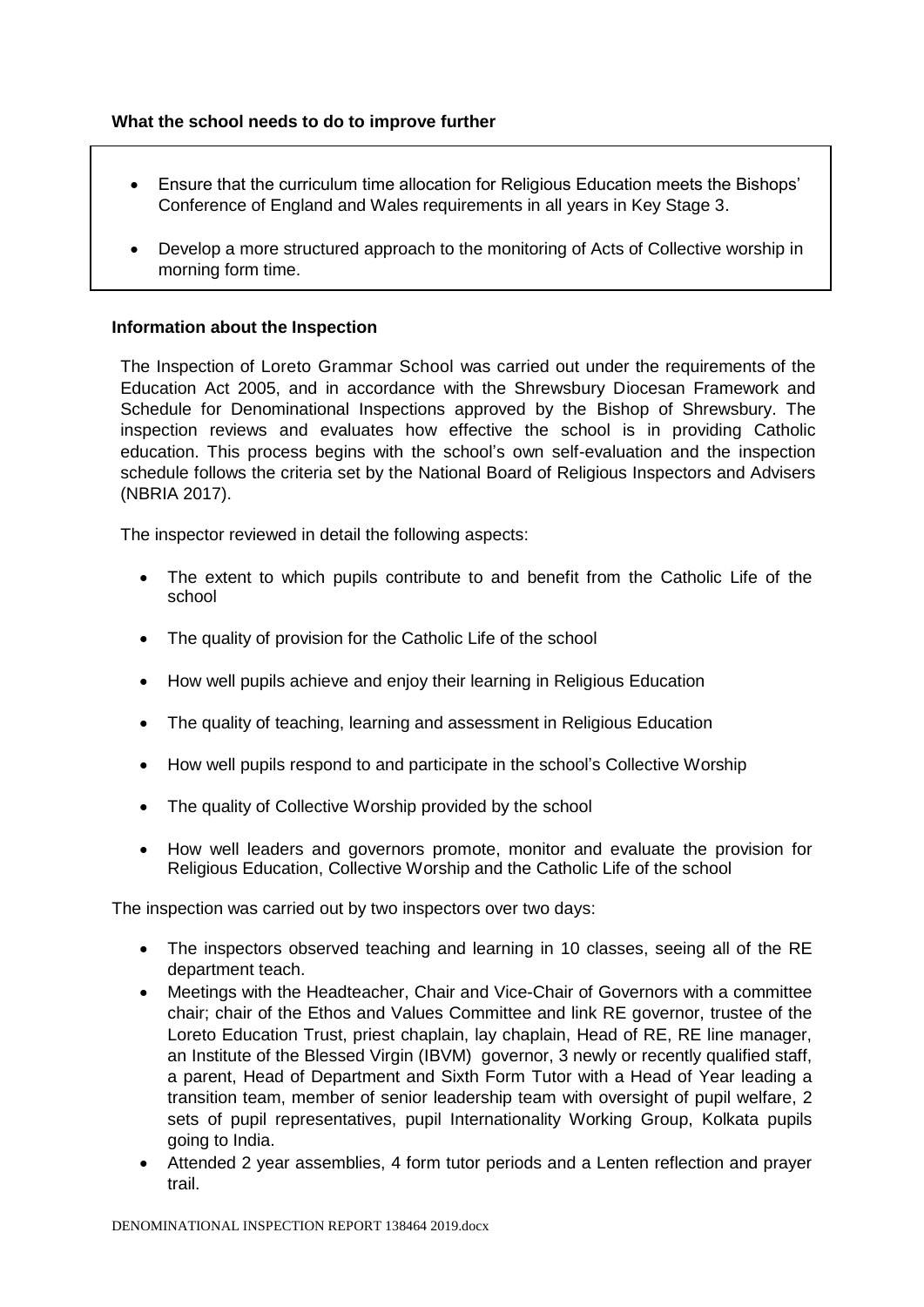- A sample of RE books was scrutinized from every class together with pupil reports and assessment and tracking data.
- Responses to pupil (700+), staff (41) and parent (69 families) questionnaires were collected and analyzed. All comments made were fed back to the leaders and managers.
- A wide range of documentation was made available prior to and during the inspection for scrutiny, including Diocesan Self Evaluation Form (DSEF), departmental and whole school development plans, staff handbook, departmental handbook, Collective Worship and prayer resources materials.
- Learning walks undertaken throughout the school covering all teaching areas to inspect the presentation of the Catholic Life of the school and pupils' behaviour.

## **Information about this school**

- Loreto Grammar School is an average sized selective girls Catholic academy in Altrincham, catering for 11-19 year old girls. It is in the Diocese of Shrewsbury and located in the Borough of Trafford.
- The school has an annual admission number of 160, and there are currently 1,046 pupils on roll, with 256 in Sixth Form. The school has, 130 EAL pupils, 44 pupils are eligible for pupil premium funding and 54 are on the SEND register, with 2 with an Educational Health Care plan.
- The school has an exceptionally high percentage of Catholic pupils, 92% of the pupils aged 11-16 are Catholic and in the Sixth Form 90%.
- The school serves 14 parishes St Hugh and St John, West Timperley; St Vincent de Paul's, Altrincham; All Saints, Ashton-on-Mersey; St Margaret Ward, Sale; St Joseph's, Sale; Holy Angels, Hale Barns; Our Lady of Lourdes, Partington; Holy Family, Sale Moor; St Alphonsus, Old Trafford; Our Lady and English Martyrs, Urmston; St Monica's, Flixton; St John's and St Theresa's, Chorlton/Firswood and also draws pupils from the wider area of Manchester and surrounds.
- The school is part of the Loreto Education Trust (LET).
- Staffing and governing body membership are secure and experienced with very little turnover. Staffing includes a full time equivalent of 65.9 teachers including the Headteacher and 1 teaching support staff. 54% of teachers are Catholic. 6 specialist teachers teach in the RE department, 1 of them part time and 2 holding senior leadership roles in the school. 2 further experienced non-specialist staff teach RE as part of their teaching commitment. 3 members of staff hold the Catholic Certificate of Religious Studies (CCRS) or its equivalent, with 1 undertaking the course at present.
- The evidence from questionnaires, meetings and feedback from various bodies confirms that this is an outstanding learning community of which all are proud to be a part.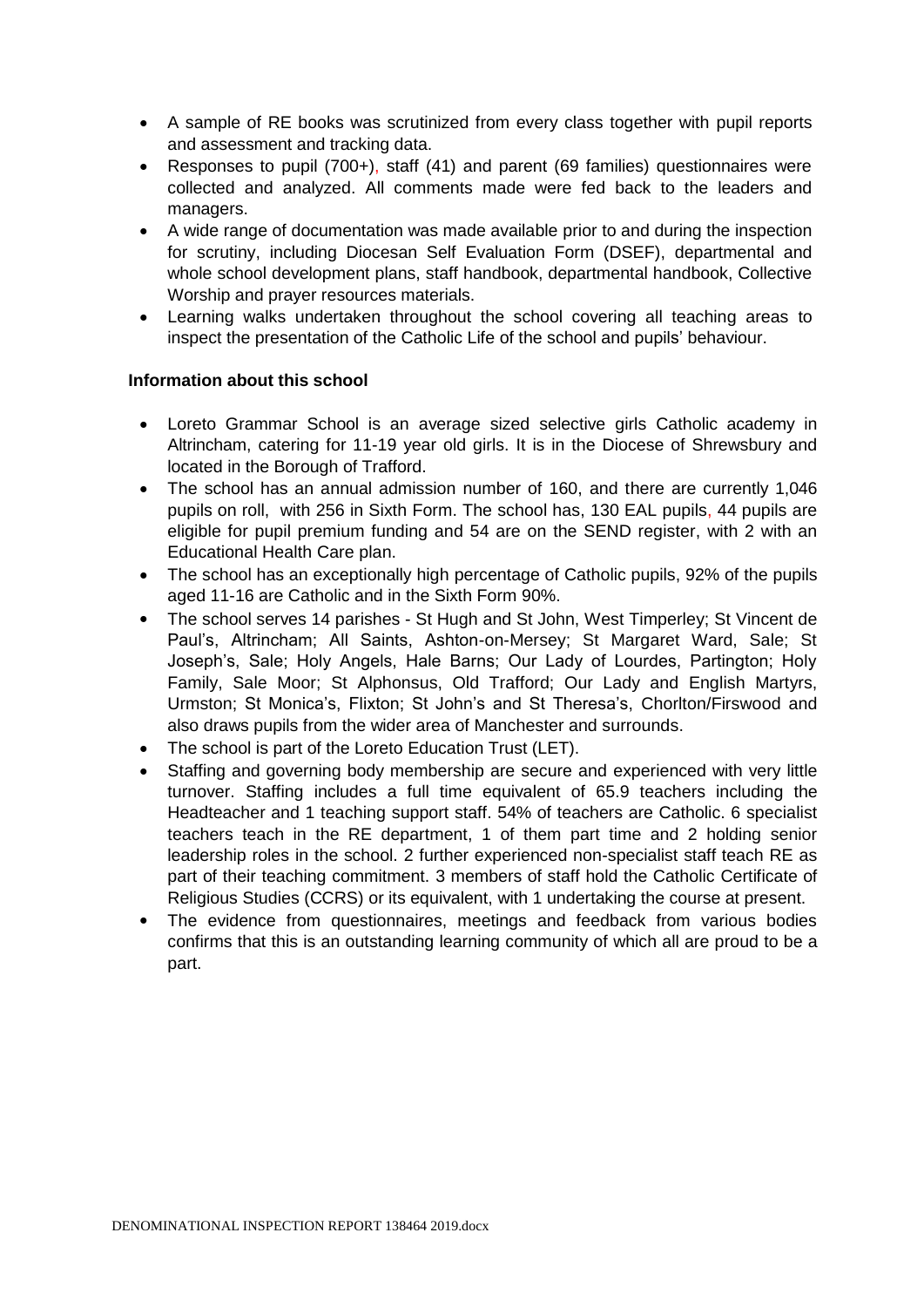## **Full report – inspection judgments**

## **CATHOLIC LIFE**

| The Catholic Life of the school is outstanding                                                                   |  |
|------------------------------------------------------------------------------------------------------------------|--|
| The extent to which pupils contribute to and benefit from the Catholic Life of the<br>school                     |  |
| The quality of provision for the Catholic Life of the school                                                     |  |
| How well leaders and governors promote, monitor and evaluate the provision of the<br>Catholic Life of the school |  |

- The school has a mission statement which clearly expresses the educational mission of the Church 'I am the Way, the Truth and the Life'. Centered in God and animated by the spirit of Mary Ward, the founder of the Institute of the Blessed Virgin Mary, the Mission statement is animated and expressed through 7 core values which underpin the life and work of the school. The core values are; Joy, Sincerity, Truth, Justice, Freedom, Excellence and Internationality.
- Almost all pupils appreciate, value and actively participate in the Catholic Life and mission of the school. Pupils take a leading role in those activities that promote the Catholic Life of the school, both within school and the wider local community and internationally. Thirty Sixth Form pupils self-fund a working visit to India to work in a number of settings working in schools with young children in impoverished areas.
- Year 9 pupils with some younger pupils have formed an Internationality Working Party and spoke enthusiastically about their role and the activities they have undertaken to further raise awareness of different cultures. They were looking forward to continuing work on this 'Core' theme next year.
- All pupils believe this is a 'good' school, of which they are proud to be a member and appreciate the care and support offered by the staff at all levels.
- Few, if any, pupils, or parents, regard the school as an 'exam factory' although the pursuit of excellence in all things is an aspiration. Pupils see the school as a community which is concerned with the development of the whole person. This view was also shared by the staff.
- Almost all pupils show a deep respect for themselves and others as made in the image and likeness of God.
- Pupil behaviour in and around the school is exemplary.
- The school's chaplaincy provision is highly valued by the students, as are the regular and varied opportunities it provides for reflection, worship and celebration on an individual, small group, year group and whole school basis.
- The school offers a one day retreat programme in each year organized by the lay chaplain and assisted by form tutors and the priest chaplain. During the retreats every student has the opportunity to receive the sacrament of reconciliation or a blessing as the priest chaplain calls on other parish priests the school serves to assist
- Almost all pupils take full advantage of the opportunities for personal support and development and appear happy, confident and secure in their physical, emotional and spiritual development.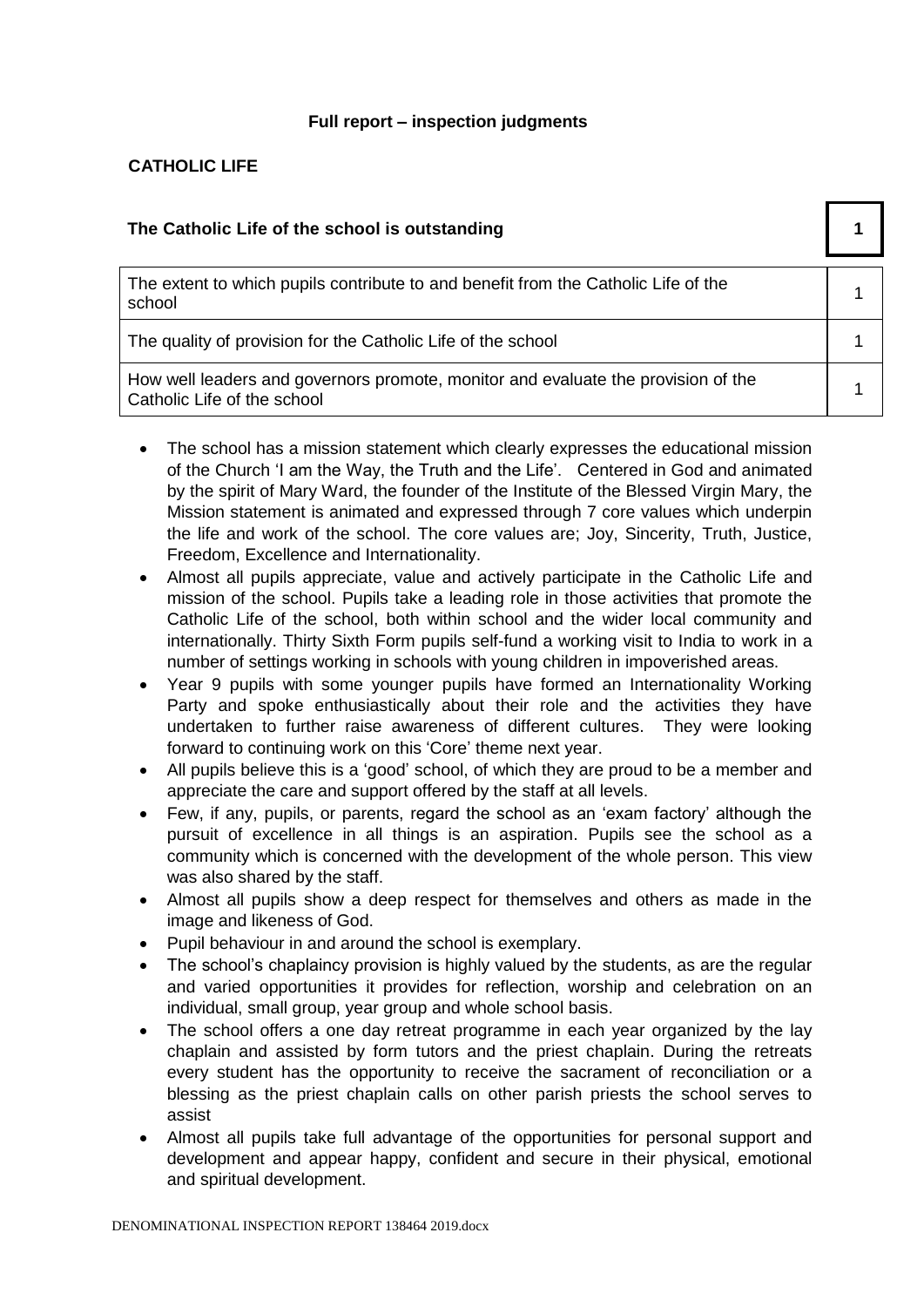- Upon permanent appointment, teaching staff are required to attend an induction weekend in York, which is held every year. The Chair of Governors, Headteacher, senior leaders and lay chaplain attend too. The focus of this time is to reflect on the vision and values of the school and how they are to be realized.
- This school leadership is deeply committed to the Church's mission in education.
- Parents and carers have a clear understanding of the school's mission and values which runs through all school documentation.
- Governors are deeply committed and make a significant contribution to the Catholic Life of the school. They are actively involved in its evaluation and have created a governors' committee, which reports back to the full governing body specifically to consider the school's Ethos and Values in relation to their impact on school life.
- One parent summed up the views of many when they wrote 'My daughter joined Loreto from a non-feeder school and out of Borough. She has been welcomed into the school community and feels a full part of everything the school has to offer on a daily basis – spiritually, pastorally and academically……. Faith truly is put into practice in this school and I am delighted she is flourishing and reaching her full potential….'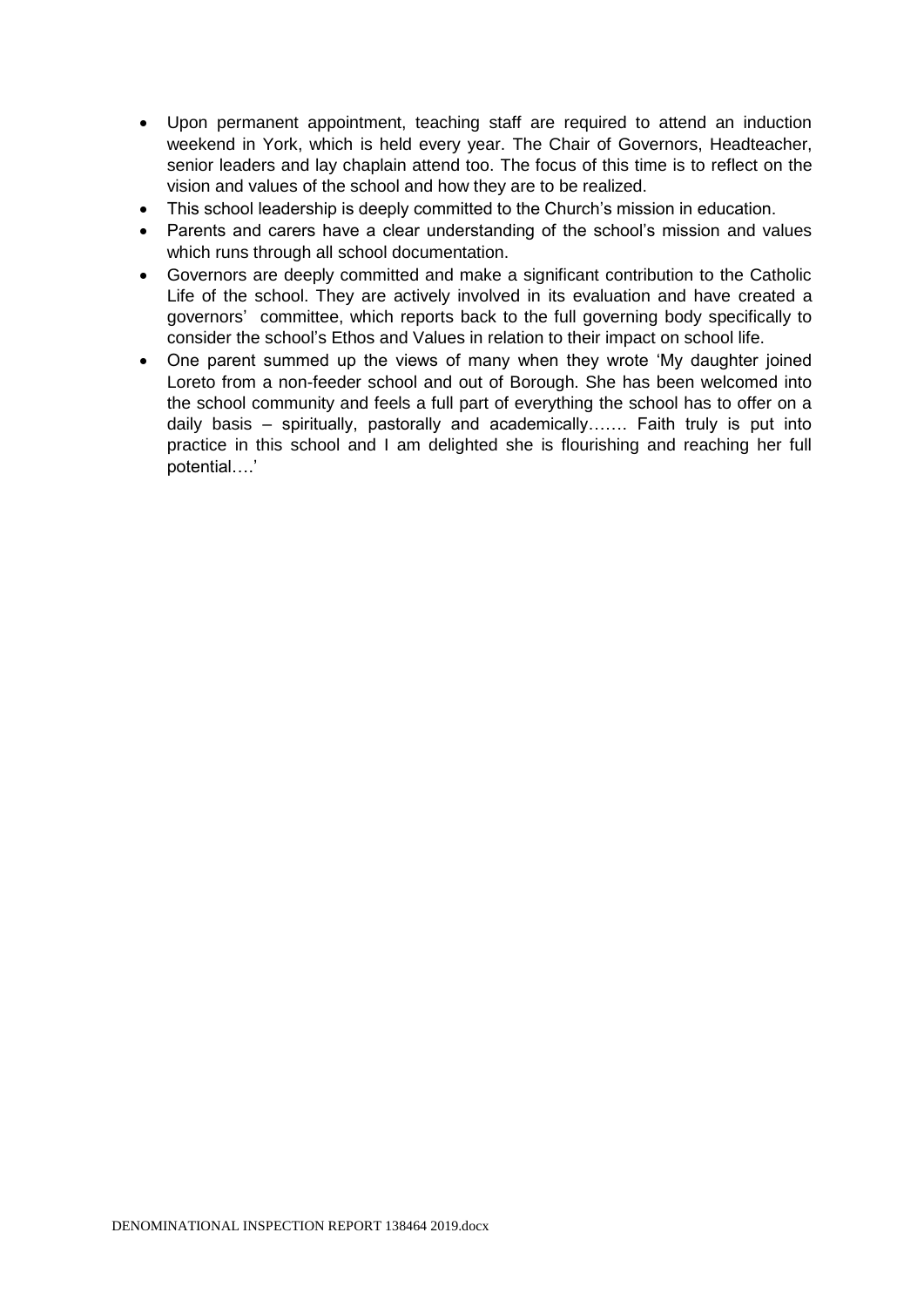## **RELIGIOUS EDUCATION**

| <b>Religious Education is outstanding</b>                                                                    |   |
|--------------------------------------------------------------------------------------------------------------|---|
| How well pupils achieve and enjoy their learning in Religious Education                                      |   |
| The quality of teaching, learning and assessment in Religious Education                                      |   |
| How well leaders and governors promote, monitor and evaluate the provision for<br><b>Religious Education</b> | 3 |

- At the outset of this section it must be stated that many aspects within Religious Education are judged to be good or outstanding. However as the leaders and governors have not made sufficient provision within the timetable to meet the Bishops' Conference requirements for 10% curriculum time for RE in KS3, this requires improvement and must be rectified as a matter of urgency.
- The RE department consists of six specialist and two non-specialist teachers, all of whom display strong subject knowledge accompanied by a variety of effective teaching strategies. The school's self-evaluation that RE teaching is never less than good or outstanding is accurate, as endorsed in lesson observations in all key stages during the inspection.
- The RE curriculum provision is appropriate and it provides a range of opportunities that contribute to the spiritual and moral development of pupils. The subject leader has audited and revised Key Stage 3 to ensure that it covers the requirements of the Curriculum Directory. However, at Key Stage 3 there remains the limitation of time allocation.
- In all lessons, pupils are interested and keen to learn. Pupils' behaviour during RE lessons is invariably excellent and indicates real engagement with learning.
- Standards of attainment and progress, where measured by external examinations, are significantly above the national and diocesan average. In 2018, the history of high achievement at GCSE was even stronger with 82% of pupils gaining grades 8 and 9, with 100 % achieving grade 6 or above; at A level, 77% gained grade A\*-B, approximately in line with departmental targets for an uncharacteristically small contingent (9 students). Internal data indicates that almost all pupils at KS3 are making excellent progress which enables successful transition to GCSE and high performance in that examination.
- The RE department provides a curriculum with which pupils engage at all key stages and frequently express their enjoyment of the subject and its relevance to their own lives and the wider world.
- The Head of RE, supported by the linked Assistant Head, monitors progress and attainment accurately across the department, with specific identified monitoring groups to ensure that all needs are met.
- The strong and focused leadership of the department results in consistency in all aspects of assessment, marking, and monitoring of progress. Pupils are aware of their targets and progress and what they need to do to improve. Presentation of work is universally of a very high standard, as are displays of information, stimulus material and pupils' work in classrooms.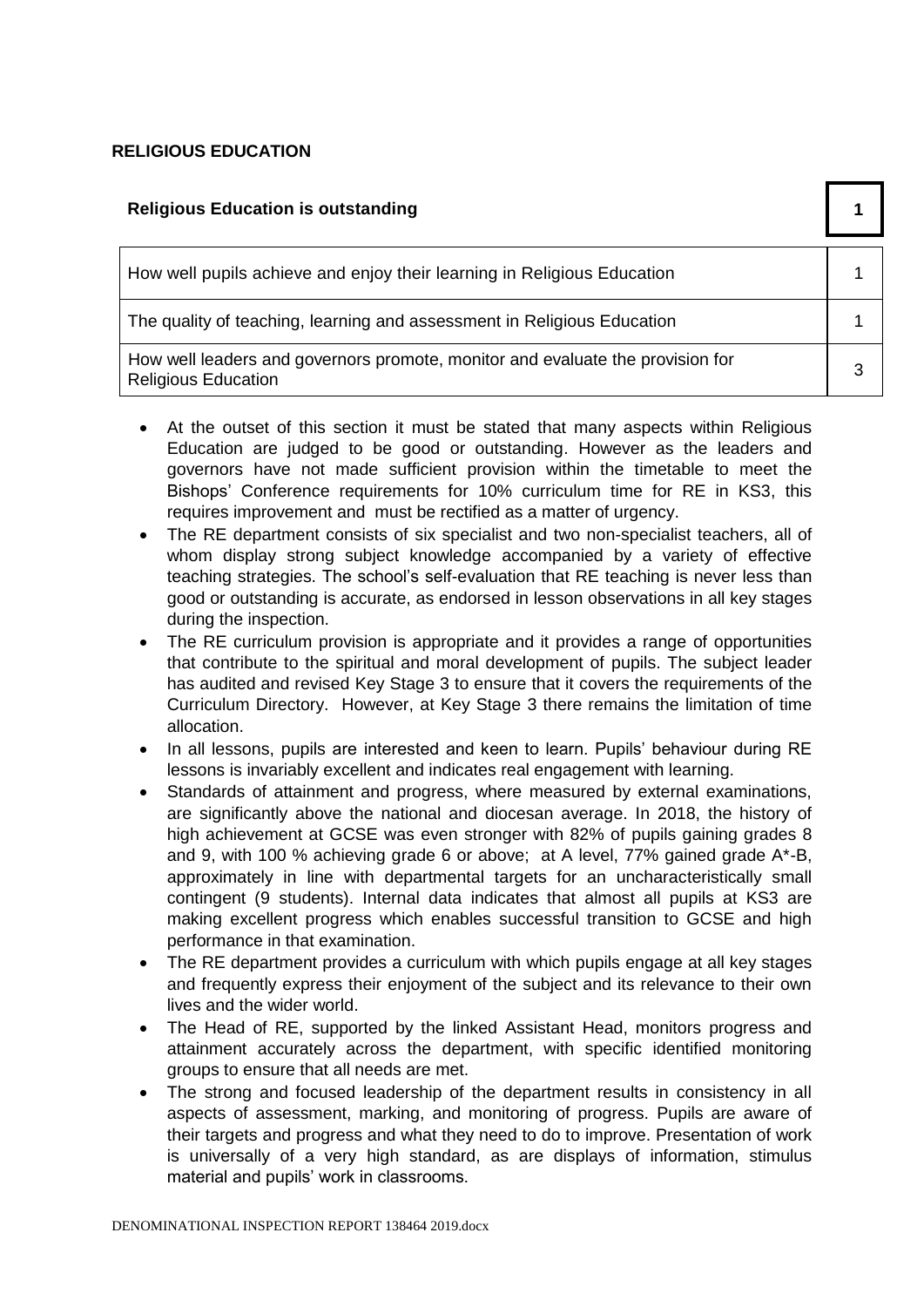- Positive relationships with teachers and peers generate a productive environment. Pupils take a pride in their work and need no prompting to engage with tasks or switch from one to another. They are well prepared for examinations by their whole experience but pupils widely express the view that Religious Education, as with their other subjects, is not merely about academic performance but about the values which underpin the school's ( and Loreto Family's) ethos.
- Sixth Form pupils praise the quality of content and teaching in, and see the relevance of, Religious Studies A level and General RE, (the *Aletheia* course, derived from the previous Diocesan NOCN course). The numbers of pupils currently studying A Level Religious Studies is standing up well despite the transition to the new A level system which impacted upon numbers for 2018. The high standards and engagement at KS4 contribute to this recovery of uptake.
- There is regular, systematic monitoring and evaluation at departmental, whole school leadership and governance levels, while also at the level of the Loreto Academy Trust. (These processes need to address the time allocation at Key Stage 3).